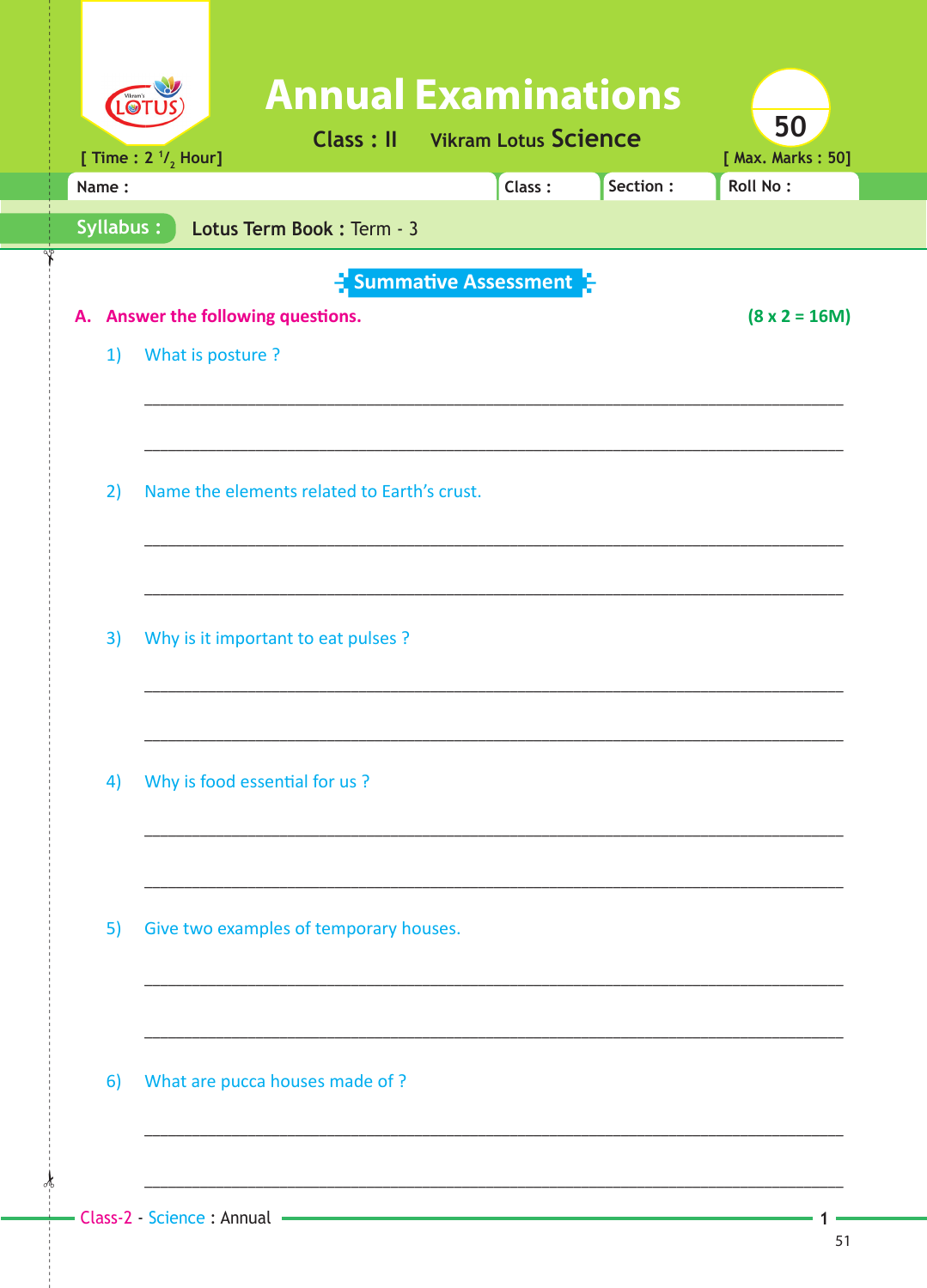## 8) What is first aid ?

# **B. Answer in one word each. (5 x 1 = 5M)** 1) Which rock was used for building Taj Mahal ? \_\_\_\_\_\_\_\_\_\_\_\_\_\_\_\_\_\_\_\_\_\_\_\_\_\_\_\_\_\_\_\_ 2) Which rock is used for making floor tiles ? \_\_\_\_\_\_\_\_\_\_\_\_\_\_\_\_\_\_\_\_\_\_\_\_\_\_\_\_\_\_\_\_\_ 3) What protects us from diseases ? 4) What is a house made of snow called ? \_\_\_\_\_\_\_\_\_\_\_\_\_\_\_\_\_\_\_\_\_\_\_\_\_\_\_\_\_\_\_\_\_\_\_\_\_\_\_\_\_\_ 5) What is a multi-storeyed building called ? \_\_\_\_\_\_\_\_\_\_\_\_\_\_\_\_\_\_\_\_\_\_\_\_\_\_\_\_\_\_\_\_\_\_

\_\_\_\_\_\_\_\_\_\_\_\_\_\_\_\_\_\_\_\_\_\_\_\_\_\_\_\_\_\_\_\_\_\_\_\_\_\_\_\_\_\_\_\_\_\_\_\_\_\_\_\_\_\_\_\_\_\_\_\_\_\_\_\_\_\_\_\_\_\_\_\_\_\_\_\_\_\_\_\_\_\_\_\_\_\_\_\_

\_\_\_\_\_\_\_\_\_\_\_\_\_\_\_\_\_\_\_\_\_\_\_\_\_\_\_\_\_\_\_\_\_\_\_\_\_\_\_\_\_\_\_\_\_\_\_\_\_\_\_\_\_\_\_\_\_\_\_\_\_\_\_\_\_\_\_\_\_\_\_\_\_\_\_\_\_\_\_\_\_\_\_\_\_\_\_\_

\_\_\_\_\_\_\_\_\_\_\_\_\_\_\_\_\_\_\_\_\_\_\_\_\_\_\_\_\_\_\_\_\_\_\_\_\_\_\_\_\_\_\_\_\_\_\_\_\_\_\_\_\_\_\_\_\_\_\_\_\_\_\_\_\_\_\_\_\_\_\_\_\_\_\_\_\_\_\_\_\_\_\_\_\_\_\_\_

\_\_\_\_\_\_\_\_\_\_\_\_\_\_\_\_\_\_\_\_\_\_\_\_\_\_\_\_\_\_\_\_\_\_\_\_\_\_\_\_\_\_\_\_\_\_\_\_\_\_\_\_\_\_\_\_\_\_\_\_\_\_\_\_\_\_\_\_\_\_\_\_\_\_\_\_\_\_\_\_\_\_\_\_\_\_\_\_

#### **Formative Assessment** 믯

|                                     | C. Tick ( $\checkmark$ ) the right statements and cross ( $x$ ) the wrong statements. |                                               |                     |  |  |
|-------------------------------------|---------------------------------------------------------------------------------------|-----------------------------------------------|---------------------|--|--|
|                                     | 1)                                                                                    | Bones are attached to musices.                |                     |  |  |
|                                     | 2)                                                                                    | Marble is a very soft rock.                   |                     |  |  |
|                                     | 3)                                                                                    | Meat and fish are body-building foods.        |                     |  |  |
|                                     | 4)                                                                                    | All houses have same kinds of the roof.       |                     |  |  |
|                                     | 5)                                                                                    | Kuchcha houses last a long period.            |                     |  |  |
|                                     |                                                                                       | D. Tick ( $\checkmark$ ) the correct answers. | $(7 \times 1 = 7M)$ |  |  |
|                                     | 1)                                                                                    | These are the houses on wheels.               |                     |  |  |
|                                     |                                                                                       | a) house boat<br>b) igloos<br>c) caravans     |                     |  |  |
| <b>- Class-2 - Science : Annual</b> |                                                                                       |                                               |                     |  |  |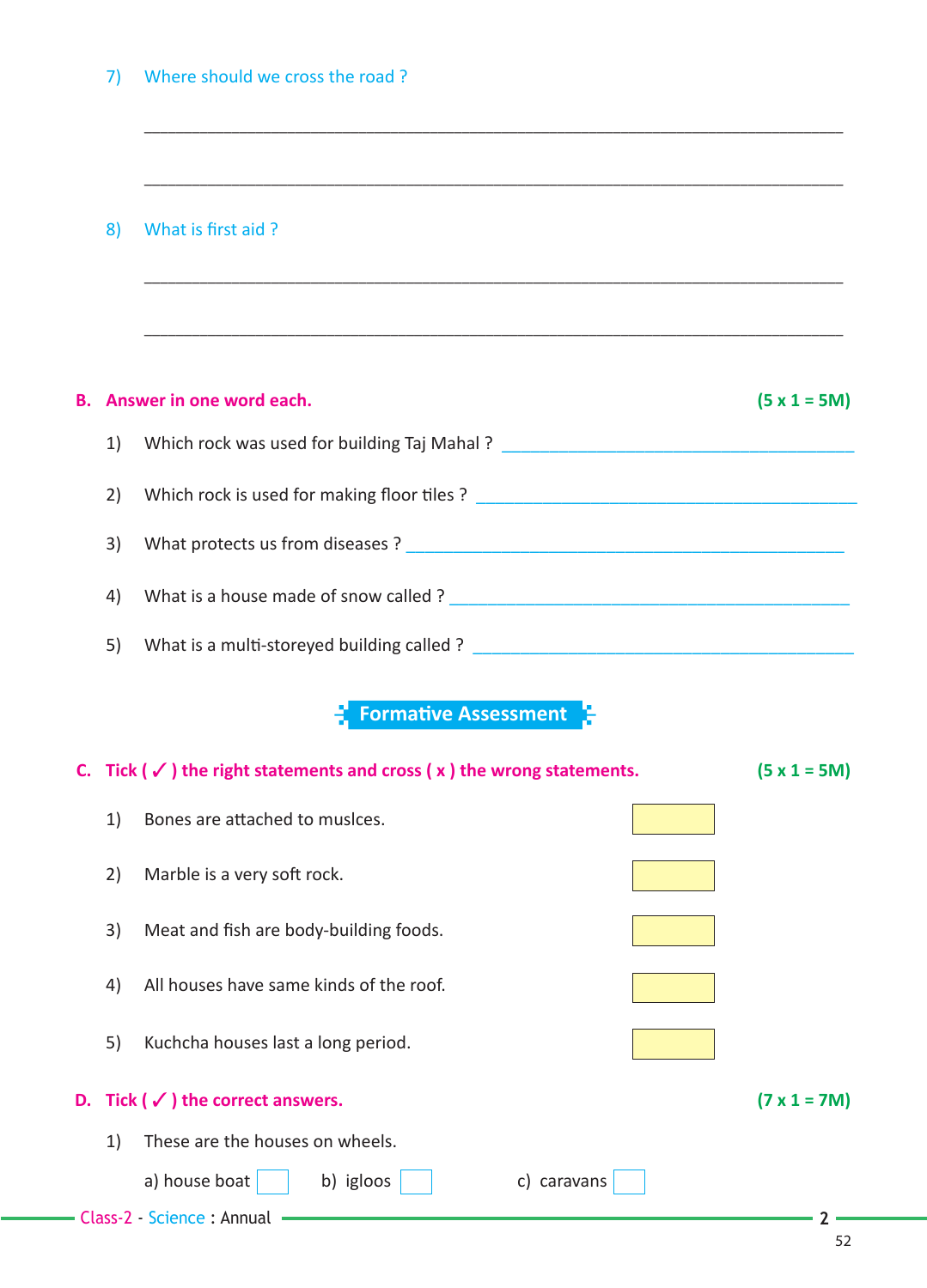|    | 2) | Kuchcha houses are made of                                                                                            |                      |                                     |
|----|----|-----------------------------------------------------------------------------------------------------------------------|----------------------|-------------------------------------|
|    |    | a) cement and steel                                                                                                   | b) bricks and cement | c) mud and straw                    |
|    | 3) | We may get a shock if we play with                                                                                    |                      |                                     |
|    |    | a) water                                                                                                              | b) air               |                                     |
|    |    | c) live electric wires                                                                                                | d) fire              |                                     |
|    | 4) | Water helps us to stay __                                                                                             |                      |                                     |
|    |    | a) healthy                                                                                                            | b) weak              |                                     |
|    |    | c) ill                                                                                                                | d) smart             |                                     |
|    | 5) | The Taj Mahal in Agra is built of ______                                                                              |                      |                                     |
|    |    | a) red stone                                                                                                          | b) white marble $ $  | c) granite                          |
|    | 6) | The crust of earth is made of ________                                                                                |                      |                                     |
|    |    | a) air                                                                                                                | b) wood              | c) rocks and minerals               |
|    | 7) | Our body is made up of                                                                                                |                      |                                     |
|    |    | a) blood and skin                                                                                                     | b) hands and legs    |                                     |
|    |    |                                                                                                                       |                      |                                     |
|    |    |                                                                                                                       |                      |                                     |
|    |    | c) bones and muscles                                                                                                  | d) all of these      |                                     |
|    |    |                                                                                                                       |                      |                                     |
| Е. |    | Fill in the blanks with suitable words given below.                                                                   |                      | $(7 \times 1 = 7M)$                 |
|    |    | muscles<br>tent<br>heart<br>bones                                                                                     | house boat           | foot path zebra<br><b>Example 1</b> |
|    | 1) |                                                                                                                       |                      |                                     |
|    |    |                                                                                                                       |                      |                                     |
|    | 2) |                                                                                                                       |                      |                                     |
|    | 3) | <b>CONSIDERING THE EXAMPLE 2016</b> The U.S. 2016 of the U.S. 2016 of the U.S. 2016 of the U.S. 2016 of the U.S. 2016 |                      |                                     |
|    | 4) |                                                                                                                       |                      |                                     |
|    |    |                                                                                                                       |                      |                                     |
|    | 5) |                                                                                                                       |                      |                                     |
|    | 6) |                                                                                                                       |                      |                                     |
|    | 7) |                                                                                                                       |                      |                                     |

 $\frac{1}{2}$ 

✁